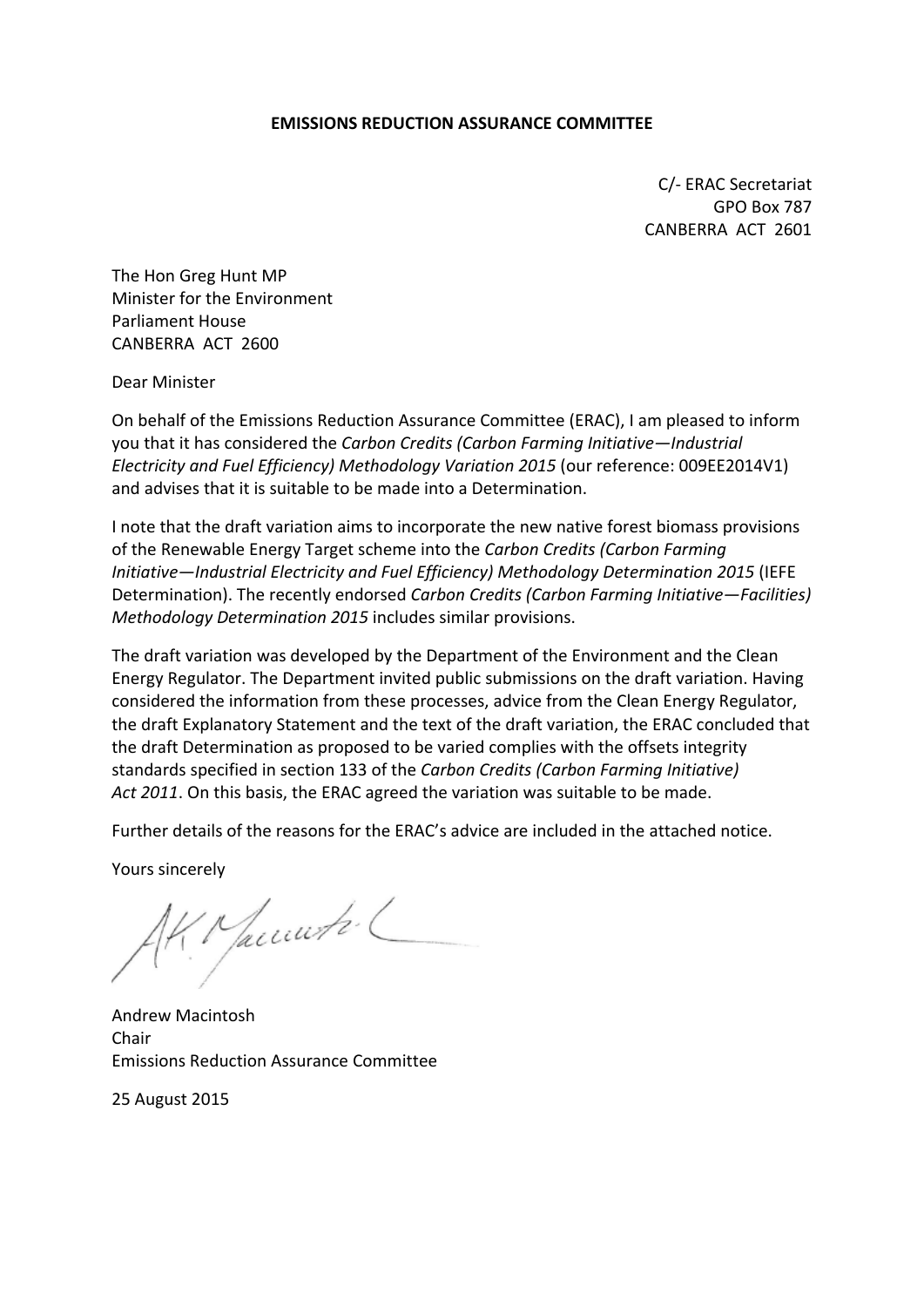## **EMISSIONS REDUCTION ASSURANCE COMMITTEE**

# **Notice of advice to the Minister for the Environment under subsection 123A(2) of the** *Carbon Credits* **(***Carbon Farming Initiative) Act 2011* **(the Act)**

*Draft Carbon Credits (Carbon Farming Initiative— Industrial Electricity and Fuel Efficiency) Methodology Variation 2015* **(draft Variation)**

On 21 August 2015, the Emissions Reduction Assurance Committee (ERAC) agreed that the draft Determination as proposed to be varied is suitable to be made.

In forming this view, the ERAC considered:

- 1. the offsets integrity standards specified in section 133 of the Act;
- 2. the public submissions received during the public consultation period; and
- 3. advice from the Clean Energy Regulator.

The ERAC was not directed to have regard to any additional issues under section 123B of the Act in providing its advice on the draft Variation.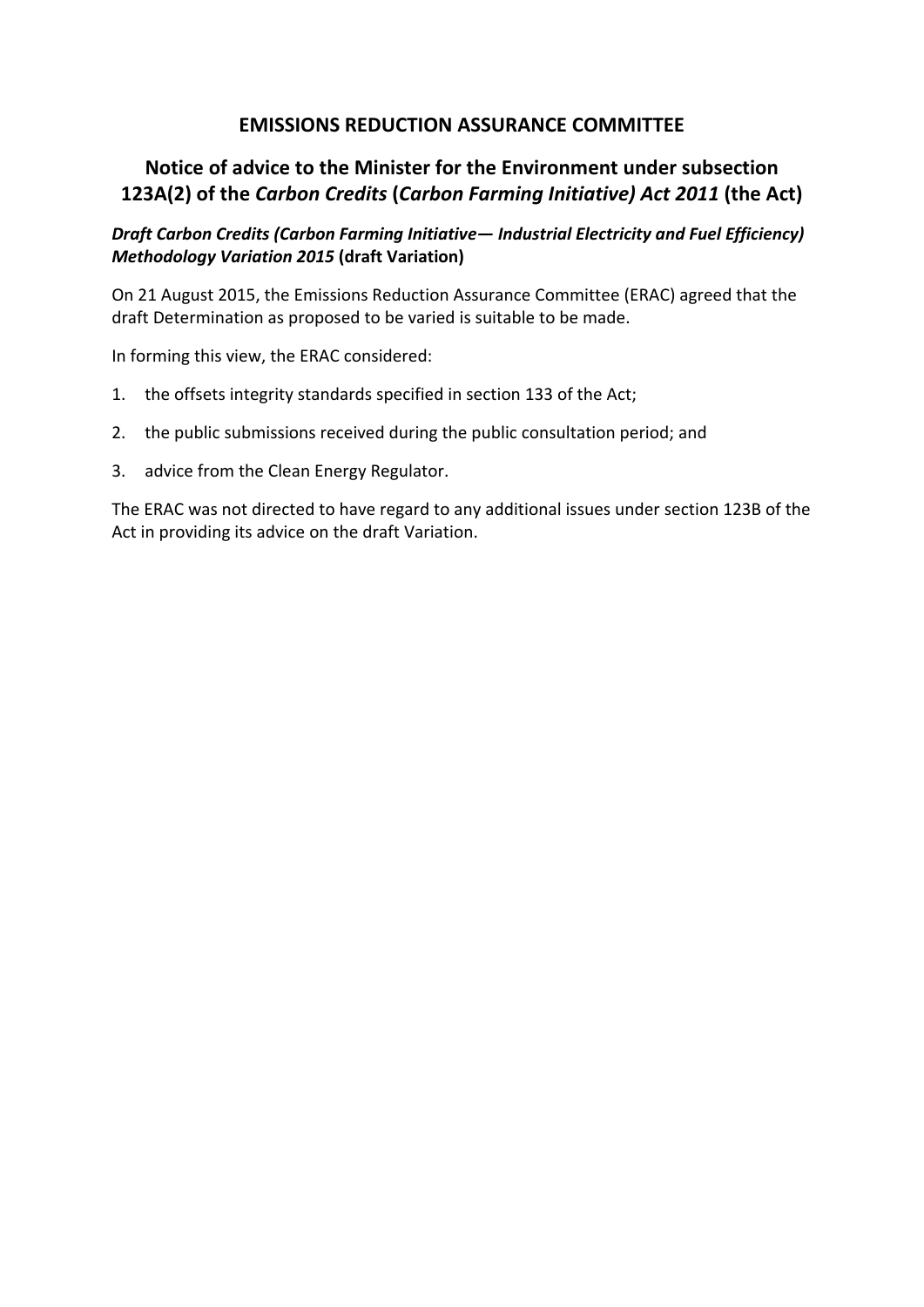# **1. Assessment against the offsets integrity standards**

| Section*  | Requirement                                                                                                                                                                                                      | <b>Statement</b>                                                                                                                                                                                                                                                                                                                                                                                                                                                                                                                                                                                                                                                                |
|-----------|------------------------------------------------------------------------------------------------------------------------------------------------------------------------------------------------------------------|---------------------------------------------------------------------------------------------------------------------------------------------------------------------------------------------------------------------------------------------------------------------------------------------------------------------------------------------------------------------------------------------------------------------------------------------------------------------------------------------------------------------------------------------------------------------------------------------------------------------------------------------------------------------------------|
| 133(1)(a) | The draft Determination<br>variation's requirements and<br>method should result in carbon<br>abatement that is unlikely to<br>occur in the ordinary course of<br>events (disregarding the effect<br>of the Act). | The Determination as proposed to be varied<br>specifies appropriate requirements to ensure that<br>projects are delivering additional abatement.<br>Modelled baseline emissions levels are based on<br>measurements of existing energy consuming<br>equipment and are adjusted to reflect conditions<br>experienced in reporting periods. In addition, the<br>abatement credits are subject to a baseline<br>decline rate to reflect business as usual energy<br>efficiency improvement for the sectors covered by<br>the method.<br>Accordingly, the ERAC considers that the above<br>Determination as proposed to be varied complies<br>with this offsets integrity standard. |
| 133(1)(b) | Estimations of removal,<br>reduction or emission, as the<br>case may be, are measurable<br>and capable of being verified.                                                                                        | Appropriate equations are specified for the<br>calculation of emissions reduction and project<br>emissions, based on measured data for energy<br>consumption and other variables that affect<br>emissions.<br>Appropriate methods to enable verification of<br>these estimations are specified for data collection,<br>monitoring and reporting.<br>Accordingly, the ERAC considers that the above<br>Determination as proposed to be varied complies<br>with this offsets integrity standard.                                                                                                                                                                                  |
| 133(1)(c) | Carbon abatement used in<br>ascertaining the carbon dioxide<br>net abatement amount for a<br>project must be eligible carbon<br>abatement from the project.                                                      | The carbon abatement used in ascertaining the<br>abatement amount is eligible carbon abatement<br>from the project.<br>Accordingly, the ERAC considers that the above<br>Determination as proposed to be varied complies<br>with this offsets integrity standard.                                                                                                                                                                                                                                                                                                                                                                                                               |
| 133(1)(d) | The draft Determination is<br>supported by clear and<br>convincing evidence.                                                                                                                                     | The Determination, as proposed to be varied, is<br>based on existing internationally recognised<br>energy efficiency measurement and verification<br>frameworks and requires proponents to report or<br>maintain a record of evidence to support the<br>calculation of abatement.<br>Accordingly, the ERAC considers that the above<br>Determination as proposed to be varied complies<br>with this offsets integrity standard.                                                                                                                                                                                                                                                 |